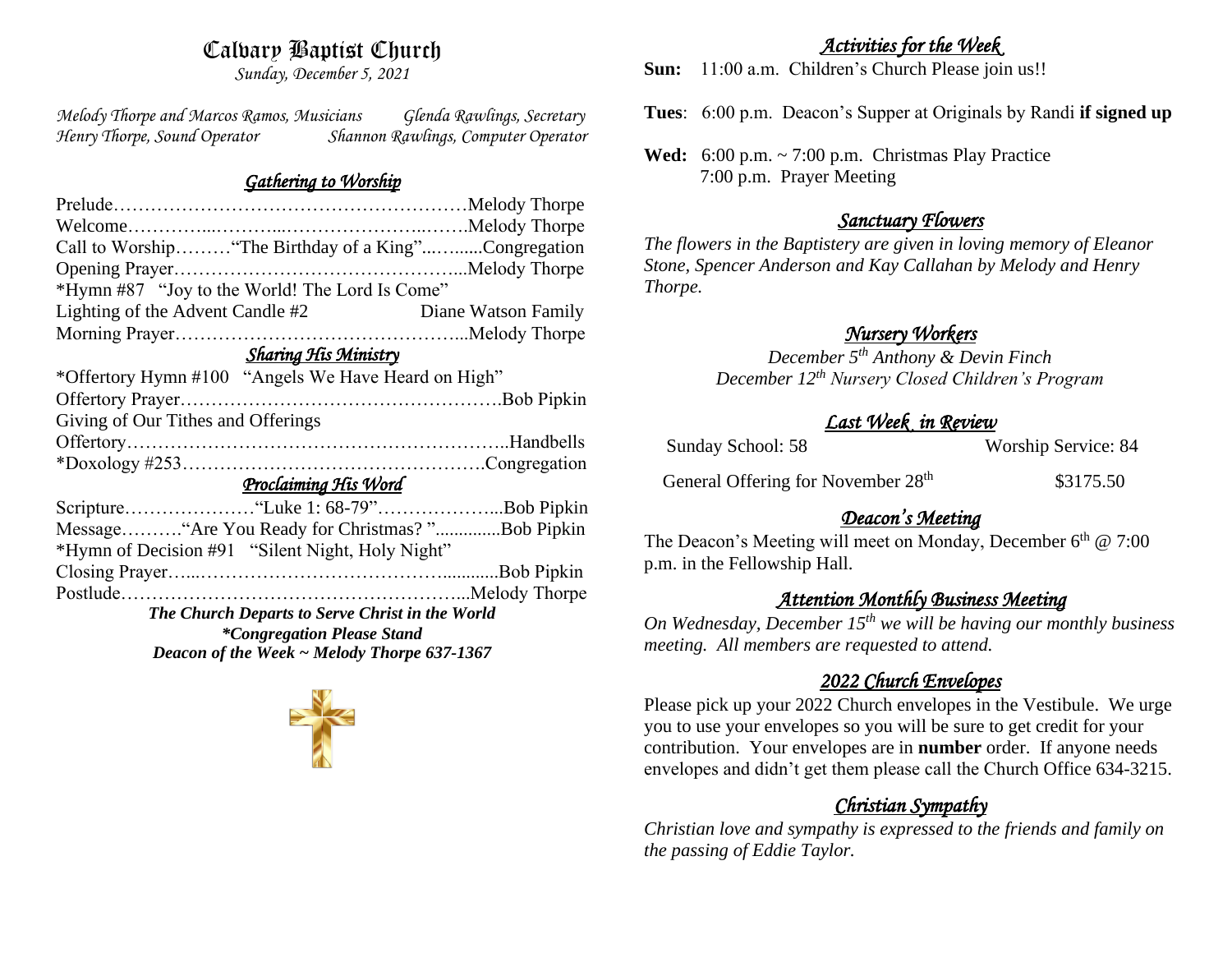#### *Lottie Moon/CBF Christmas Offering*

Our goal this year is \$500.00 Lottie Moon: \$

#### *Other Donations*

*Given in memory of Howard Morris by: Tony & Susan Conwell Mae Clarke*

*Given in memory of Lorene Ferguson by: Mae Clarke*

*Given in memory of Eddie Taylor by: Tony & Susan Conwell*

#### *Shoebox Ministry*

*by Karen Taylor*

## *Calvary Baptist Church Youth Activities*

**WEDNESDAY, DECEMBER 8TH 6PM TO 7PM CHRISTMAS PLAY PRACTICE**

**SUNDAY, DECEMBER 12TH 11AM TO 12PM CHRISTMAS PLAY** 

**SUNDAY, DECEMBER 12TH 12PM VISIT FROM SANTA** 

**SUNDAY, DECEMBER 12TH 11AM TO 12PM NO CHILDREN CHURCH/NO NURSERY**



*Church Email: [calvarybc1@verizon.net](mailto:cbcemporiaoffice@gmail.com)*

*Church Website[:www.calvarybaptistemporia.org](http://www.calvarybaptistemporia.org/)*

*Bob Pipkin Email: [jrpipkin3@gmail.com](mailto:jrpipkin3@gmail.com) and Cell: 757-418-1243*